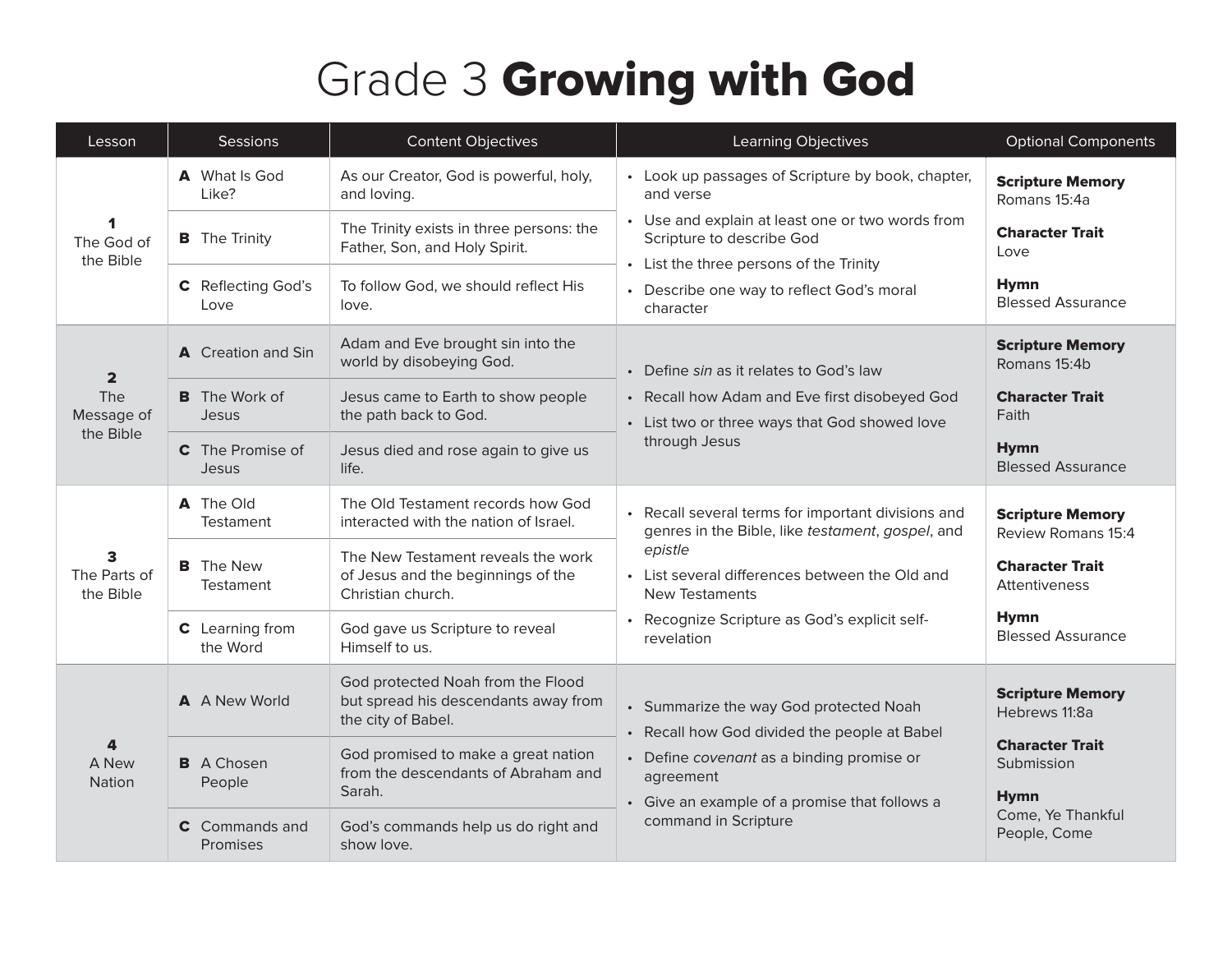| Lesson                                       | Sessions                                  | <b>Content Objectives</b>                                                                   | Learning Objectives                                                                                                                    | <b>Optional Components</b>                         |
|----------------------------------------------|-------------------------------------------|---------------------------------------------------------------------------------------------|----------------------------------------------------------------------------------------------------------------------------------------|----------------------------------------------------|
| 5<br>A New<br>Home                           | <b>A</b> The Lands of the<br><b>Bible</b> | Abraham, Sarah, and Lot traveled<br>around lands that are today called the<br>Middle East.  | • Locate the land of Canaan on a basic map of the<br><b>Middle East</b><br>• Recognize several major geographical features             | <b>Scripture Memory</b><br>Hebrews 11:8b           |
|                                              | <b>B</b> The Fall of Lot                  | Lot made several foolish choices,<br>which resulted in terrible<br>consequences.            | around Canaan<br>• Recall major events surrounding Lot's escape<br>from Sodom                                                          | <b>Character Trait</b><br>Integrity<br><b>Hymn</b> |
|                                              | <b>C</b> Good Friends<br>and Bad Friends  | Friends can influence us to do right or<br>wrong.                                           | Explain the general consequences of seeking<br>good or bad friends                                                                     | Come, Ye Thankful<br>People, Come                  |
| 6<br>The<br>Promised<br>Son                  | <b>A</b> Promises and<br>Laughter         | God promised that Abraham and<br>Sarah would have a son together,<br>despite their old age. | • Recall at least one way that God reminded<br>Abraham and Sarah of His promises<br>• Explain why the birth of Isaac could be called a | <b>Scripture Memory</b><br>Hebrews 11:11a          |
|                                              | <b>B</b> The Birth of<br><b>Isaac</b>     | Sarah gave birth to her promised son,<br>Isaac.                                             | miracle<br>• Recognize important members of Abraham's<br>family tree                                                                   | <b>Character Trait</b><br>Patience<br><b>Hymn</b>  |
|                                              | C Waiting on God                          | By waiting and trusting in God, we<br>learn patience.                                       | • Discuss the connection between patience and<br>trust                                                                                 | Come, Ye Thankful<br>People, Come                  |
|                                              | A Sacrifices to God                       | In Scripture, people offered many<br>kinds of sacrifices to worship God.                    | • List one or two examples of sacrifice, as<br>depicted in Scripture                                                                   | <b>Scripture Memory</b><br>Hebrews 11:11b          |
| $\overline{\mathbf{z}}$<br>Abraham's<br>Test | <b>B</b> Sacrificing Isaac                | God tested Abraham by commanding<br>him to sacrifice Isaac.                                 | • Recall the key events surrounding Abraham's<br>sacrifice of Isaac                                                                    | <b>Character Trait</b><br>Devotion                 |
|                                              | C A Living Sacrifice                      | Christians today can make sacrifices of<br>love and service.                                | • Recognize acts of sharing, service, and love as<br>spiritual sacrifices to God                                                       | <b>Hymn</b><br>Come, Ye Thankful<br>People, Come   |
| 8<br>Review                                  |                                           |                                                                                             | • Sort a handful of biblical books into the Old or<br>New Testament                                                                    | <b>Scripture Memory</b><br>Review Hebrews 11:8, 11 |
|                                              | <b>Review Activities</b>                  | N/A                                                                                         | • Recognize several major biblical figures studied<br>thus far                                                                         | <b>Character Trait</b><br>None                     |
|                                              |                                           |                                                                                             | • Recall some of the biblical vocabulary studied<br>thus far                                                                           | <b>Hymn</b><br>Come, Christians,<br>Join to Sing   |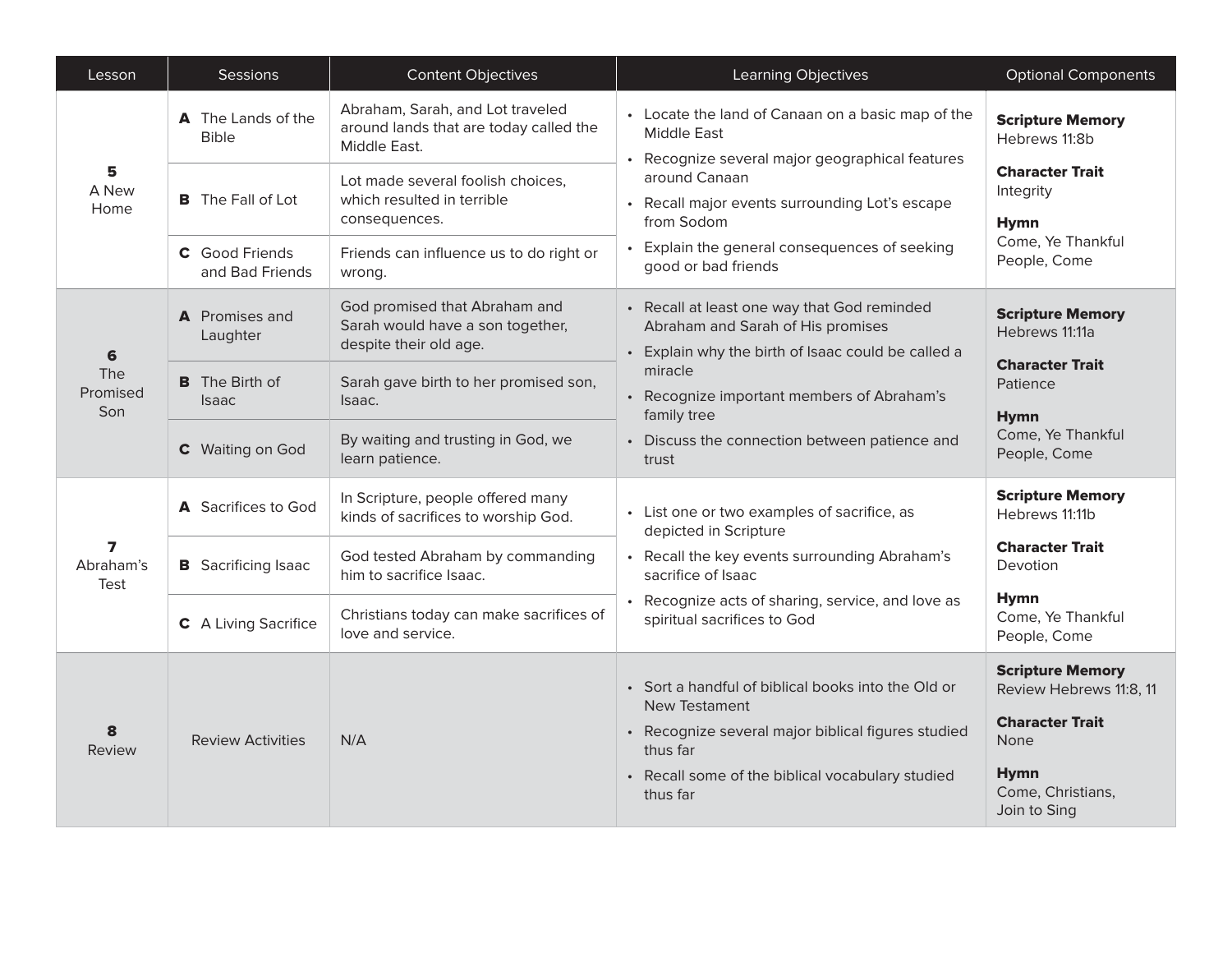| Lesson                               | Sessions                                | <b>Content Objectives</b>                                                                                 | Learning Objectives                                                                                                                                                                                          | <b>Optional Components</b>                                        |
|--------------------------------------|-----------------------------------------|-----------------------------------------------------------------------------------------------------------|--------------------------------------------------------------------------------------------------------------------------------------------------------------------------------------------------------------|-------------------------------------------------------------------|
| 9<br>Jacob and<br>Esau               | A Two Promised<br>Sons                  | God gave Rebekah two sons, Jacob<br>and Esau, who would one day found<br>two nations.                     | • List several differences between Jacob and<br>Esau<br>• Describe the general significance of a birthright                                                                                                  | <b>Scripture Memory</b><br>Romans 8:26a<br><b>Character Trait</b> |
|                                      | <b>B</b> Jacob's Trickery               | Jacob purchased Esau's birthright and<br>then cheated him out of his blessing.                            | in ancient times<br>• Recall how Esau lost his birthright and the<br>special blessing of his father                                                                                                          | Honesty                                                           |
|                                      | C Telling the Truth                     | To reflect God's character, we must<br>seek and tell the truth.                                           | • Distinguish whole truths from partial truths<br>intended for deceit                                                                                                                                        | <b>Hymn</b><br>Come, Christians,<br>Join to Sing                  |
| 10<br>Jacob's<br>Dream               | A God's<br><b>Faithfulness</b>          | While Jacob was fleeing to Haran, God<br>renewed His covenant.                                            | • Recall key elements of Jacob's dream at Bethel<br>• List two or three ways that believers have<br>worshiped God<br>• Distinguish between self-centered activities and<br>those that reflect God's goodness | <b>Scripture Memory</b><br>Romans 8:26b                           |
|                                      | <b>B</b> Worship in the<br><b>Bible</b> | Scripture includes many examples<br>of worship, some of which Christians<br>practice today.               |                                                                                                                                                                                                              | <b>Character Trait</b><br>Worship<br><b>Hymn</b>                  |
|                                      | C Giving God Glory                      | Christians can give God glory by<br>reflecting His goodness.                                              |                                                                                                                                                                                                              | Come, Christians,<br>Join to Sing                                 |
|                                      | A Laban's Trickery                      | After Laban tricked him, Jacob married<br>both Leah and Rachel.                                           | Explain the general meaning behind the<br>proverb, "You reap what you sow"                                                                                                                                   | <b>Scripture Memory</b><br>Romans 8:28                            |
| 11<br>Sowing and                     | <b>B</b> Wrestling with<br>God          | Jacob wrestled with God and received<br>the name <i>Israel</i> .                                          | Recall key events leading up to Jacob's first two<br>marriages                                                                                                                                               | <b>Character Trait</b><br>Repentance                              |
| Reaping                              | C Sin and<br>Consequences               | Sin always results in bad<br>consequences, even if we do not see<br>them right away.                      | Describe the origin of Jacob's new name, Israel<br>Discuss possible consequences to examples of<br>sin                                                                                                       | <b>Hymn</b><br>Come, Christians,<br>Join to Sing                  |
|                                      | A Esau Forgives<br>Jacob                | Instead of attacking Jacob, Esau<br>welcomed him back home to Canaan.                                     | • Recall key events surrounding Jacob's return to                                                                                                                                                            | <b>Scripture Memory</b><br>Romans 8:31                            |
| 12 <sub>2</sub><br>Jacob's<br>Return | <b>B</b> The Unforgiving<br>Servant     | In Matthew 18, Jesus told a story about<br>a king who showed mercy to a servant<br>who proved ungrateful. | Canaan<br>• Summarize the story of the unforgiving servant<br>from Matthew 18                                                                                                                                | <b>Character Trait</b><br>Forgiveness                             |
|                                      | C Forgiving Like<br><b>God Does</b>     | Scripture encourages us to forgive<br>others like God has forgiven us.                                    | • Demonstrate how to show forgiveness for<br>everyday offenses                                                                                                                                               | <b>Hymn</b><br><b>Fairest Lord Jesus</b>                          |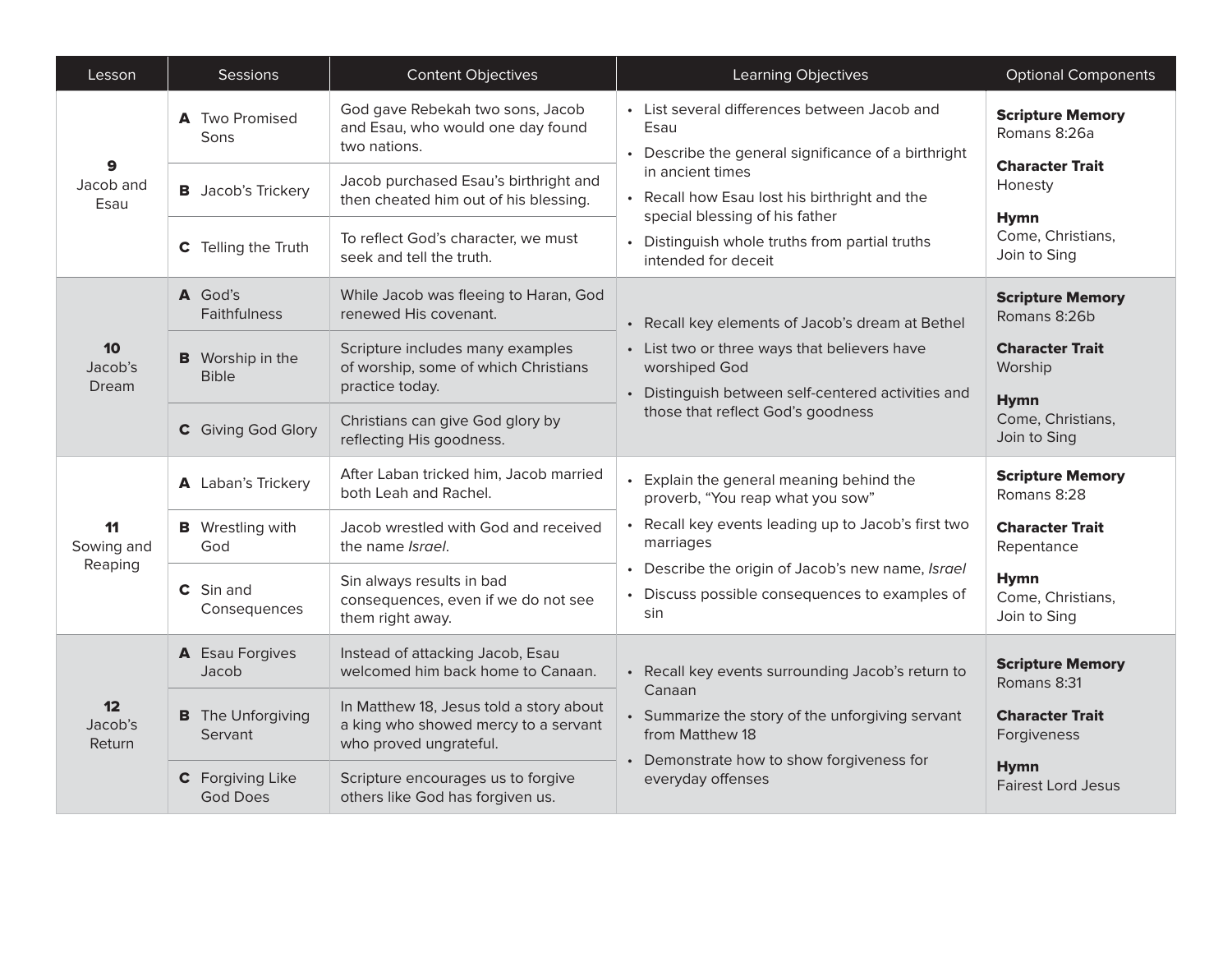| Lesson                                   | Sessions                         | <b>Content Objectives</b>                                                           | <b>Learning Objectives</b>                                                                                                                                                                                                                                                          | <b>Optional Components</b>                                                                                                             |
|------------------------------------------|----------------------------------|-------------------------------------------------------------------------------------|-------------------------------------------------------------------------------------------------------------------------------------------------------------------------------------------------------------------------------------------------------------------------------------|----------------------------------------------------------------------------------------------------------------------------------------|
| 13<br>Review                             | <b>Review Activities</b>         | N/A                                                                                 | • Order major events from the life of Jacob<br>• Recall some of Jacob's important family<br>members<br>• Recognize key vocabulary introduced in Unit 3<br>• Discuss ways to glorify God with gifts or talents                                                                       | <b>Scripture Memory</b><br>Review<br>Romans 8:26, 28, 31<br><b>Character Trait</b><br>None<br><b>Hymn</b><br><b>Fairest Lord Jesus</b> |
| 14<br>The Favorite<br>Son                | A Jacob's Family                 | As Jacob settled back in Canaan, he<br>had four wives and twelve sons.              | • Recognize the names of several of Jacob's<br>wives and sons                                                                                                                                                                                                                       | <b>Scripture Memory</b><br>Psalm 36:5                                                                                                  |
|                                          | <b>B</b> Joseph's Dreams         | Joseph's dreams angered his brothers.                                               | • Summarize the meaning of Joseph's early<br>dreams<br>• Explain how envy can lead to conflict between<br>people                                                                                                                                                                    | <b>Character Trait</b><br>Unity                                                                                                        |
|                                          | C Envy and<br>Conflict           | Envy often leads to conflict, while<br>contentment can give us peace.               |                                                                                                                                                                                                                                                                                     | <b>Hymn</b><br><b>Fairest Lord Jesus</b>                                                                                               |
|                                          | A Sold as a Slave                | Joseph's brothers sold him into<br>slavery.                                         | • Recall the events surrounding the betrayal of<br>Joseph<br>Recognize important geographical features<br>along the route from Canaan to Egypt<br>• Define courage as the choice to do right despite<br>our fears<br>• Discuss the relationship between courage and<br>trust in God | <b>Scripture Memory</b><br>Psalm 36:6                                                                                                  |
| 15<br>Betrayed by<br><b>His Brothers</b> | <b>B</b> From Canaan to<br>Egypt | As a slave, Joseph traveled hundreds<br>of miles from Canaan to Egypt.              |                                                                                                                                                                                                                                                                                     | <b>Character Trait</b><br>Courage                                                                                                      |
|                                          | C Fear and<br>Courage            | As we grow in knowledge and faith,<br>we will show more courage.                    |                                                                                                                                                                                                                                                                                     | <b>Hymn</b><br><b>Fairest Lord Jesus</b>                                                                                               |
| 16<br>Serving<br>Potiphar                | A Potiphar's House               | Joseph succeeded in Potiphar's house<br>because the Lord continued to bless<br>him. | • Explain the reasons for Joseph's successes in<br>Egypt                                                                                                                                                                                                                            | <b>Scripture Memory</b><br>Review Psalm 36:5-6                                                                                         |
|                                          | <b>B</b> Falsely Accused         | Because of false accusations, Joseph<br>was thrown into prison.                     | • Summarize the events that led to Joseph's<br>imprisonment                                                                                                                                                                                                                         | <b>Character Trait</b><br><b>Discipline</b>                                                                                            |
|                                          | C Right No Matter<br>What        | We need discipline to do right despite<br>injustice or opposition.                  | • Recognize that good choices are not always<br>rewarded immediately                                                                                                                                                                                                                | <b>Hymn</b><br>Joyful, Joyful, We<br><b>Adore Thee</b>                                                                                 |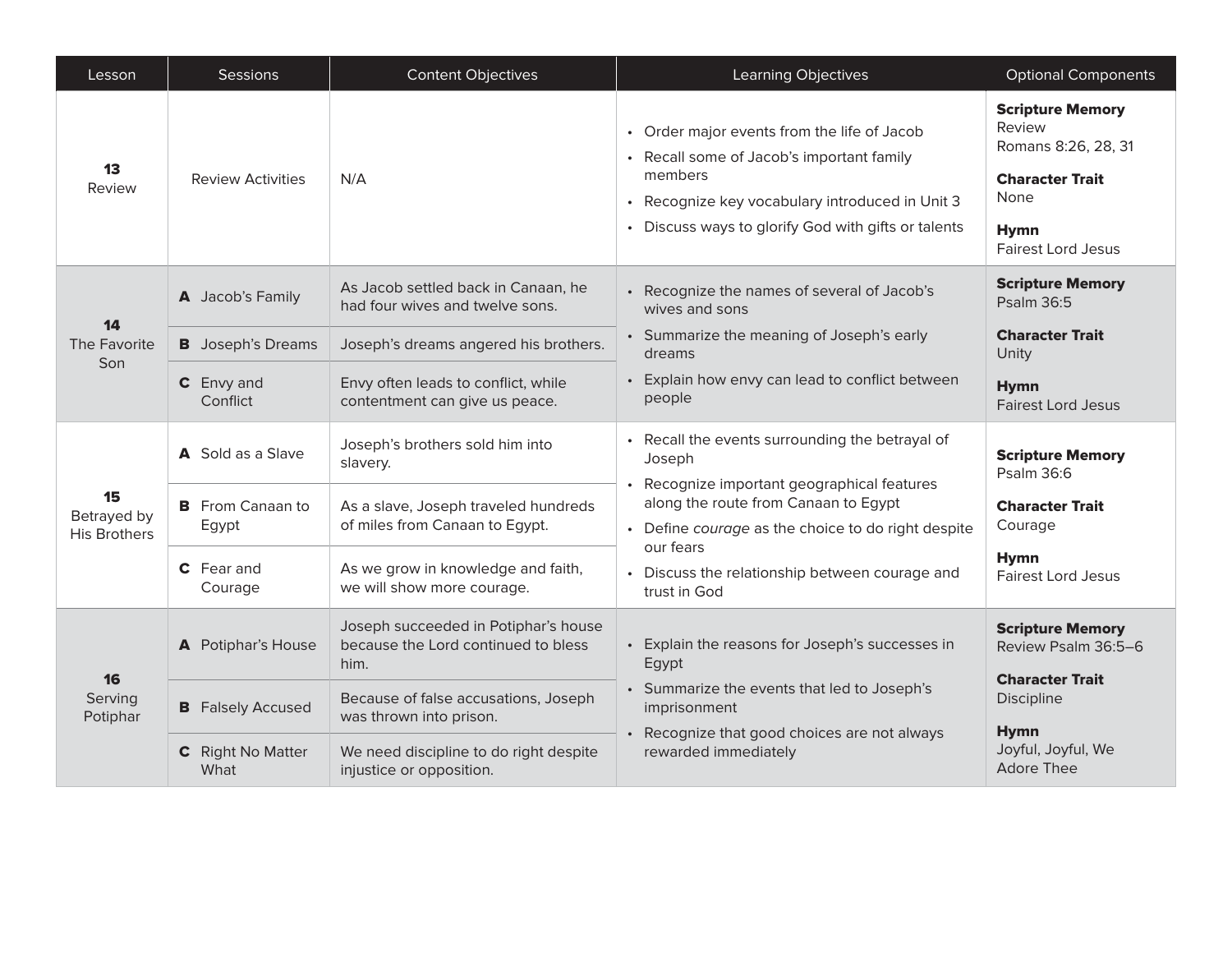| Lesson                                      | Sessions                     | <b>Content Objectives</b>                                                                                      | Learning Objectives                                                                                                                                                                                                                | <b>Optional Components</b>                               |
|---------------------------------------------|------------------------------|----------------------------------------------------------------------------------------------------------------|------------------------------------------------------------------------------------------------------------------------------------------------------------------------------------------------------------------------------------|----------------------------------------------------------|
| 17<br>Waiting in<br>Prison                  | A Facing Injustice           | Joseph responded to his unjust<br>situation by helping others.                                                 | • Recognize how God continued to bless Joseph<br>in prison<br>• Summarize the meaning of the dreams of the<br>baker and cupbearer<br>• Discuss ways to show godly patience during<br>hardship                                      | <b>Scripture Memory</b><br>Psalm 36:7                    |
|                                             | <b>B</b> Two Dreams          | While in prison, Joseph shared<br>the interpretation of two prophetic<br>dreams.                               |                                                                                                                                                                                                                                    | <b>Character Trait</b><br>Patience                       |
|                                             | C Patience During<br>Trouble | Hardship requires patience, which can<br>grow as we trust God.                                                 |                                                                                                                                                                                                                                    | <b>Hymn</b><br>Joyful, Joyful, We<br><b>Adore Thee</b>   |
| 18<br><b>Ruling Egypt</b>                   | A Pharaoh's<br><b>Dreams</b> | Pharaoh's two dreams prompted the<br>cupbearer to remember Joseph.                                             | • Summarize the meaning of Pharaoh's two<br>dreams<br>• Recall the events that led to Joseph's<br>appointment as second-in-command of Egypt<br>• Recognize that God can help us even when He<br>doesn't remove problems right away | <b>Scripture Memory</b><br>Review Psalm 36:5-7           |
|                                             | <b>B</b> A New<br>Challenge  | After telling Pharaoh the meaning of<br>the dreams, Joseph became second-<br>in-command of all Egypt.          |                                                                                                                                                                                                                                    | <b>Character Trait</b><br>Dependence<br><b>Hymn</b>      |
|                                             | C Depending on<br>God        | As we depend on God, He will help us<br>overcome or endure our problems.                                       |                                                                                                                                                                                                                                    | Joyful, Joyful, We<br><b>Adore Thee</b>                  |
|                                             | A Food in Egypt              | Joseph successfully prepared Egypt<br>for the famine predicted by Pharaoh's<br>dreams.                         | Recall how Joseph prepared Egypt for the<br>famine<br>Summarize how Joseph first tested his brothers<br>• Discuss the effects of sin and guilt, as described<br>in Psalm 32                                                        | <b>Scripture Memory</b><br>Psalm 36:8                    |
| 19<br><b>Testing His</b><br><b>Brothers</b> | <b>B</b> The First Test      | When Joseph's brothers arrived<br>in Egypt, he decided to test their<br>character.                             |                                                                                                                                                                                                                                    | <b>Character Trait</b><br>Trustworthiness<br><b>Hymn</b> |
|                                             | C Guilt Over Sin             | Repentance is the only true path out of<br>sin and guilt.                                                      |                                                                                                                                                                                                                                    | Joyful, Joyful, We<br><b>Adore Thee</b>                  |
| 20<br>Reuniting<br><b>His Family</b>        | A Back to Egypt              | Jacob finally allowed Benjamin to go<br>to Egypt, where Joseph prepared a<br>final test for the brothers.      | Explain why Joseph's brothers were scared to<br>$\bullet$<br>return to Egypt<br>• Recall how Judah responded to Joseph's test<br>• Recognize ways that God can turn bad<br>situations toward good                                  | <b>Scripture Memory</b><br>Review Psalm 36:5-8           |
|                                             | <b>B</b> The Final Test      | When Judah offered his life in<br>exchange for Benjamin's, Joseph<br>finally revealed himself to his brothers. |                                                                                                                                                                                                                                    | <b>Character Trait</b><br>Hope<br><b>Hymn</b>            |
|                                             | <b>C</b> God's Protection    | Joseph believed that God had sent<br>him to Egypt to save his entire family.                                   |                                                                                                                                                                                                                                    | My Jesus, I Love Thee                                    |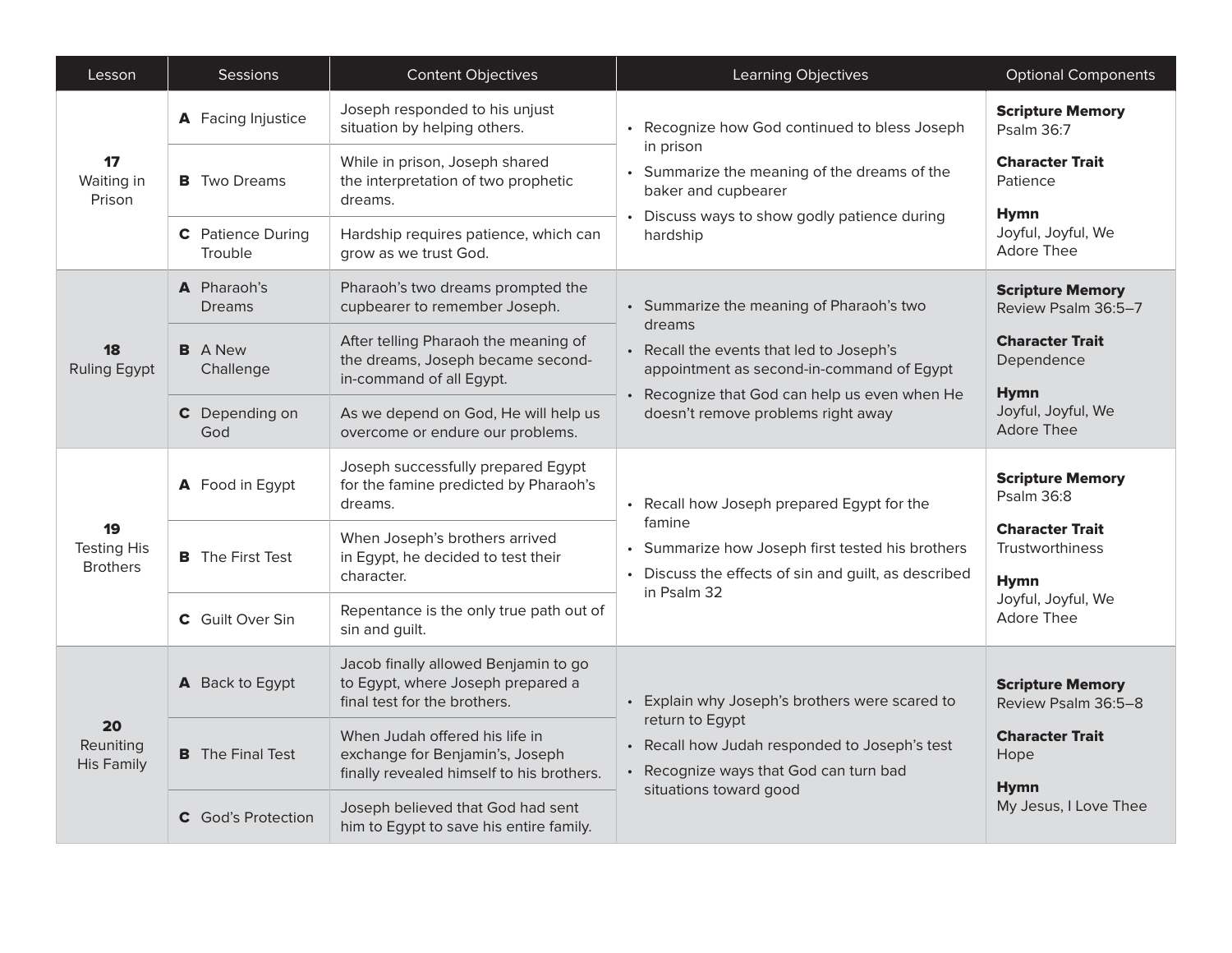| Lesson                    | Sessions                                              | <b>Content Objectives</b>                                                                                                   | <b>Learning Objectives</b>                                                                                                                                                                                                                                                    | <b>Optional Components</b>                                                                                                      |
|---------------------------|-------------------------------------------------------|-----------------------------------------------------------------------------------------------------------------------------|-------------------------------------------------------------------------------------------------------------------------------------------------------------------------------------------------------------------------------------------------------------------------------|---------------------------------------------------------------------------------------------------------------------------------|
| 21<br>Seeking God         | A Praying to God                                      | Jesus gave His followers a model for<br>prayer.                                                                             | Recognize the general meaning of statements<br>and requests from the Lord's Prayer in<br>Matthew 6:9-11                                                                                                                                                                       | <b>Scripture Memory</b><br>Psalm 36:9                                                                                           |
|                           | <b>B</b> Parables on<br>Prayer                        | Jesus' parables about prayer<br>encouraged both persistence and<br>humility.                                                | • Summarize the events and message of the<br>Parable of the Persistent Widow and the Parable<br>of the Two Prayers<br>• Discuss modern applications of the principles in<br>the Lord's Prayer                                                                                 | <b>Character Trait</b><br>Prayer                                                                                                |
|                           | <b>C</b> Our Prayer                                   | Our prayers can reflect the principles<br>of the Lord's Prayer.                                                             |                                                                                                                                                                                                                                                                               | <b>Hymn</b><br>My Jesus, I Love Thee                                                                                            |
| 22<br>Review              | <b>Review Activities</b>                              | N/A                                                                                                                         | • Recognize important figures from Joseph's life<br>• Order and connect important events from<br>Joseph's life<br>• Associate character qualities with moments in<br>Joseph's life                                                                                            | <b>Scripture Memory</b><br>Review Psalm 36:5-9<br><b>Character Trait</b><br><b>None</b><br><b>Hymn</b><br>My Jesus, I Love Thee |
| 23<br><b>True Loyalty</b> | A Trouble in a New<br>Land<br><b>B</b> Ruth and Orpah | Naomi spent 10 years living in Moab<br>until her husband and two sons died.<br>Ruth chose to follow Naomi back to<br>Judah. | Recall most of the people in Naomi's immediate<br>family<br>Recognize the general position of Moab relative<br>to Judah<br>• Summarize the events surrounding Naomi's<br>journey from Moab to Judah<br>• Discuss familial loyalty and support as<br>expressions of godly love | <b>Scripture Memory</b><br>Colossians 3:13a<br><b>Character Trait</b><br>Loyalty                                                |
|                           | <b>C</b> Supporting<br>Family                         | God can use each of us to support our<br>families.                                                                          |                                                                                                                                                                                                                                                                               | <b>Hymn</b><br>My Jesus, I Love Thee                                                                                            |
| 24<br>Compassion          | A Ruth Cares for<br>Naomi                             | Ruth cared for Naomi by gleaning<br>grain in the fields.                                                                    | • Explain why Ruth gleaned in Boaz's field<br>• Recall how God worked through Boaz to show<br>kindness to Ruth                                                                                                                                                                | <b>Scripture Memory</b><br>Colossians 3:13b                                                                                     |
|                           | <b>B</b> The Kindness of<br><b>Boaz</b>               | Boaz heard about Ruth's kindness and<br>showed compassion to her.                                                           |                                                                                                                                                                                                                                                                               | <b>Character Trait</b><br>Compassion                                                                                            |
|                           | <b>C</b> Showing<br>Compassion                        | Jesus told the Parable of the Good<br>Samaritan to illustrate selfless love and<br>compassion.                              | • Summarize the events of the Parable of the<br><b>Good Samaritan</b>                                                                                                                                                                                                         | <b>Hymn</b><br>Nearer My God to Thee                                                                                            |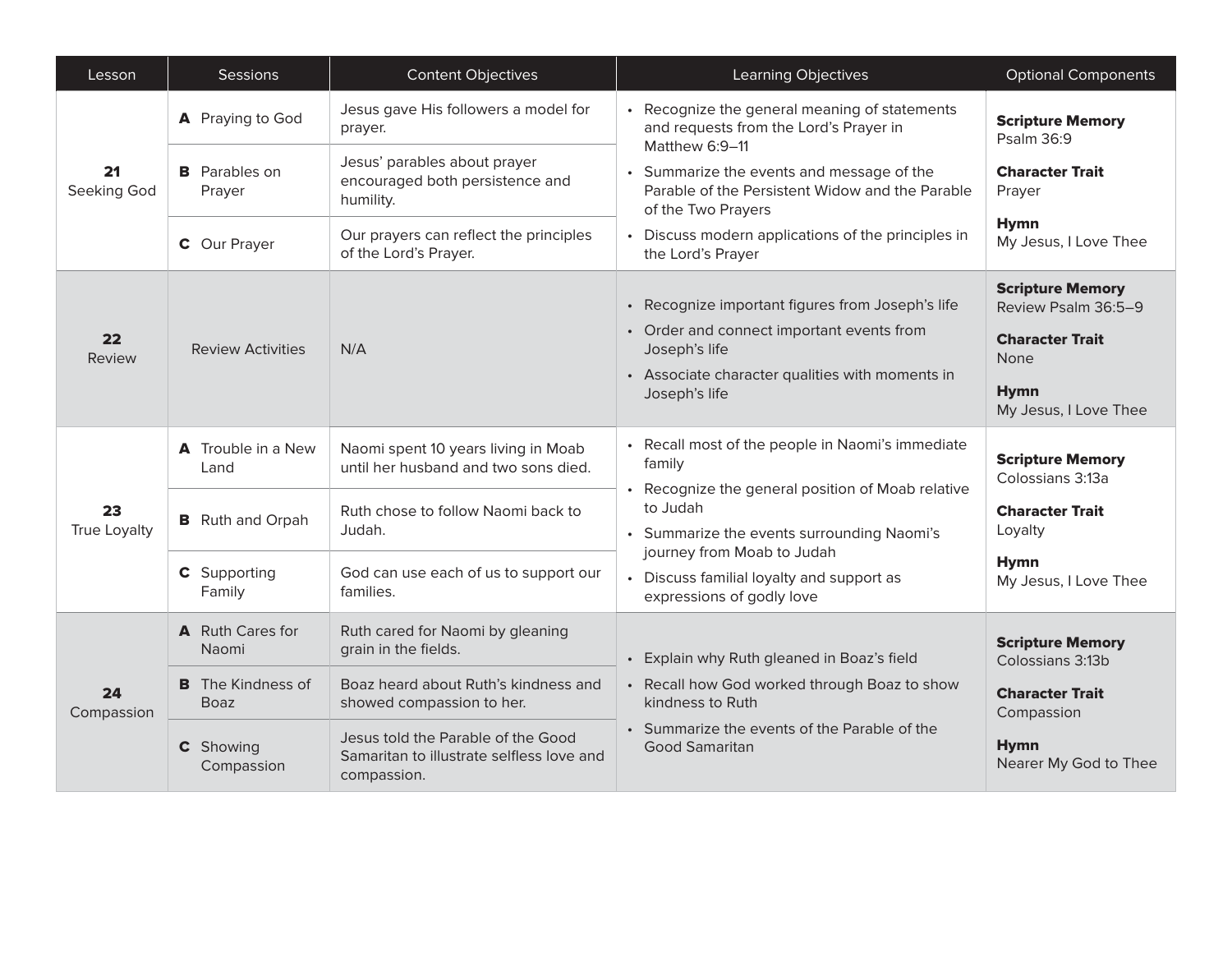| Lesson                      | <b>Sessions</b>                                               | <b>Content Objectives</b>                                                                                                           | <b>Learning Objectives</b>                                                                                                                                                                                                                             | <b>Optional Components</b>                                                                                                               |
|-----------------------------|---------------------------------------------------------------|-------------------------------------------------------------------------------------------------------------------------------------|--------------------------------------------------------------------------------------------------------------------------------------------------------------------------------------------------------------------------------------------------------|------------------------------------------------------------------------------------------------------------------------------------------|
| 25<br>Ruth's<br>Redeemer    | A Ruth's Request<br><b>B</b> The Marriage of<br>Ruth and Boaz | Ruth visited Boaz at a threshing floor,<br>effectively asking him to marry her.<br>Boaz served as a redeemer for Ruth<br>and Naomi. | • Summarize the significance of Ruth's request to<br>Boaz<br>Describe the concept of redemption as used in<br>Scripture<br>Recall key events leading to the marriage of<br>Ruth and Boaz                                                               | <b>Scripture Memory</b><br>Colossians 3:14<br><b>Character Trait</b><br>Gratitude                                                        |
|                             | <b>C</b> The Future<br>Redeemer                               | Boaz and Ruth became part of the line<br>of Christ.                                                                                 | • Define Messiah and Christ as someone chosen<br>for a special role, specifically Jesus                                                                                                                                                                | <b>Hymn</b><br>Nearer My God to Thee                                                                                                     |
| 26<br>Review                | <b>Review Activities</b>                                      | N/A                                                                                                                                 | • Recognize important figures from the life of Ruth<br>• Order events from the perspective of Naomi<br>• Recall details from various events in the life of<br>Ruth                                                                                     | <b>Scripture Memory</b><br>Review<br>Colossians 3:13-14<br><b>Character Trait</b><br><b>None</b><br><b>Hymn</b><br>Nearer My God to Thee |
|                             | A The Babylonian<br>Exile                                     | During the Babylonian Exile, Daniel<br>and his three friends were taken from<br>Judah to serve in Babylon.                          | Recall why Daniel and his friends came to<br>Babylon<br>Summarize how Daniel avoided eating the<br>king's food<br>Discuss New Testament teaching on honoring<br>human authorities                                                                      | <b>Scripture Memory</b><br>Hebrews 12:1a                                                                                                 |
| 27<br>Captive in<br>Babylon | <b>B</b> The King's Food                                      | God blessed Daniel's effort to avoid<br>eating the king's food.                                                                     |                                                                                                                                                                                                                                                        | <b>Character Trait</b><br>Respect                                                                                                        |
|                             | <b>C</b> Wisdom and<br>Respect                                | We can show respect to human<br>authorities while still serving God.                                                                |                                                                                                                                                                                                                                                        | <b>Hymn</b><br>Nearer My God to Thee                                                                                                     |
| 28<br>The God<br>of History | A The Forgotten<br>Dream                                      | Nebuchadnezzar threatened to kill his<br>advisors unless they could help him<br>remember and understand a dream.                    | • Recall the problem created by<br>Nebuchadnezzar's dream and subsequent<br>decree<br>• Summarize the general meaning of<br>Nebuchadnezzar's dream about the giant statue<br>Recognize several titles or pictures used in<br>Scripture to describe God | <b>Scripture Memory</b><br>Hebrews 12:1b                                                                                                 |
|                             | <b>B</b> The Statue of<br>Kingdoms                            | Through Daniel, God revealed<br>Nebuchadnezzar's dream of the giant<br>statue.                                                      |                                                                                                                                                                                                                                                        | <b>Character Trait</b><br><b>Trust</b><br><b>Hymn</b>                                                                                    |
|                             | <b>C</b> The God of Gods                                      | Nebuchadnezzar learned that God<br>controls all the forces of history.                                                              |                                                                                                                                                                                                                                                        | What a Friend We<br>Have in Jesus                                                                                                        |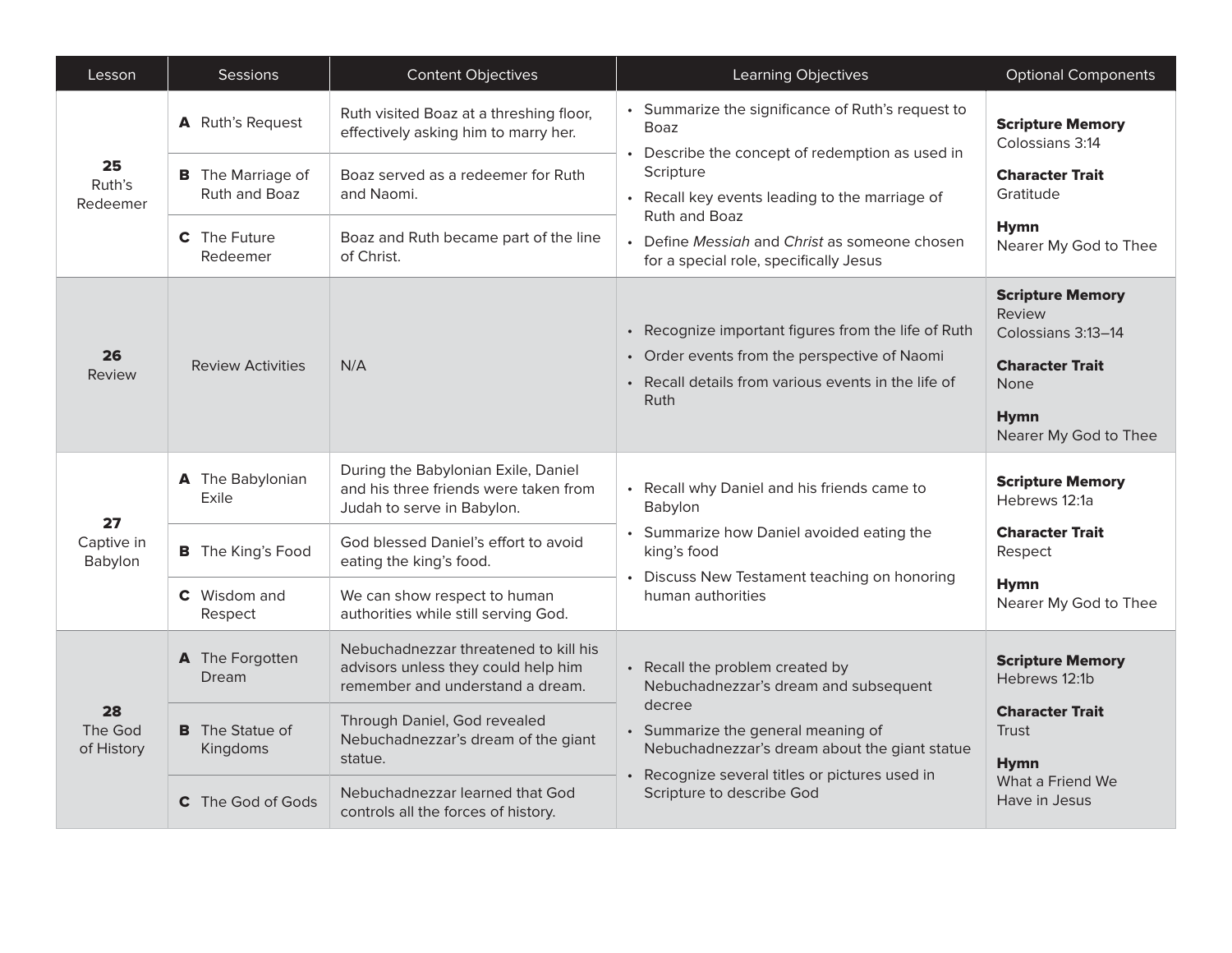| Lesson                       | <b>Sessions</b>                           | <b>Content Objectives</b>                                                                                            | Learning Objectives                                                                                                                                                                           | <b>Optional Components</b>                                           |
|------------------------------|-------------------------------------------|----------------------------------------------------------------------------------------------------------------------|-----------------------------------------------------------------------------------------------------------------------------------------------------------------------------------------------|----------------------------------------------------------------------|
| 29<br>The Fiery<br>Furnace   | A Nebuchadnezzar's<br>Idol                | Nebuchadnezzar built a golden idol of<br>himself and commanded his people to<br>worship it.                          | • Summarize the events surrounding the<br>attempted execution of Shadrach, Meshach, and<br>Abednego<br>• Discuss modern expressions of idolatry                                               | <b>Scripture Memory</b><br><b>Review Hebrews 12:1</b>                |
|                              | <b>B</b> A Miraculous<br>Rescue           | Shadrach, Meshach, and Abednego<br>refused to worship the king's image,<br>and God protected them from<br>execution. |                                                                                                                                                                                               | <b>Character Trait</b><br>Courage<br><b>Hymn</b><br>What a Friend We |
|                              | <b>C</b> Idols and the<br>True God        | Anyone can be tempted to value<br>things more than God.                                                              |                                                                                                                                                                                               | Have in Jesus                                                        |
|                              | A Nebuchadnezzar's<br><b>Second Dream</b> | In a dream, God revealed that He<br>would humble Nebuchadnezzar.                                                     | • Summarize the imagery and meaning in<br>Nebuchadnezzar's second dream<br>• Explain how and why God humbled<br>Nebuchadnezzar<br>• Discuss expressions of sinful pride and godly<br>humility | <b>Scripture Memory</b><br>Hebrews 12:2a                             |
| 30<br>Humbling<br>a King     | <b>B</b> A Lesson in<br>Humility          | Nebuchadnezzar took credit for his<br>kingdom's power, and God humbled<br>him by taking away his senses.             |                                                                                                                                                                                               | <b>Character Trait</b><br>Humility<br><b>Hymn</b>                    |
|                              | <b>C</b> Pride and<br>Humility            | God blesses humble people but<br>opposes the proud.                                                                  |                                                                                                                                                                                               | What a Friend We<br>Have in Jesus                                    |
| 31<br>Writing on<br>the Wall | <b>A</b> Belshazzar's<br>Feast            | After feasting with vessels stolen<br>from the Temple, Belshazzar saw a<br>message from God on the palace wall.      | Explain why Belshazzar's feast disrespected<br>God<br>• Recall key events surrounding the fall of<br>Belshazzar<br>• Define maturity broadly as an effort to grow and                         | <b>Scripture Memory</b><br>Hebrews 12:2b                             |
|                              | <b>B</b> Belshazzar's Fall                | Daniel interpreted God's message and<br>explained that Belshazzar's rule had<br>come to an end.                      |                                                                                                                                                                                               | <b>Character Trait</b><br>Maturity<br><b>Hymn</b>                    |
|                              | <b>C</b> Ready to Grow                    | To show maturity, we must be ready<br>and willing to grow.                                                           | prepare for the future                                                                                                                                                                        | What a Friend We<br>Have in Jesus                                    |